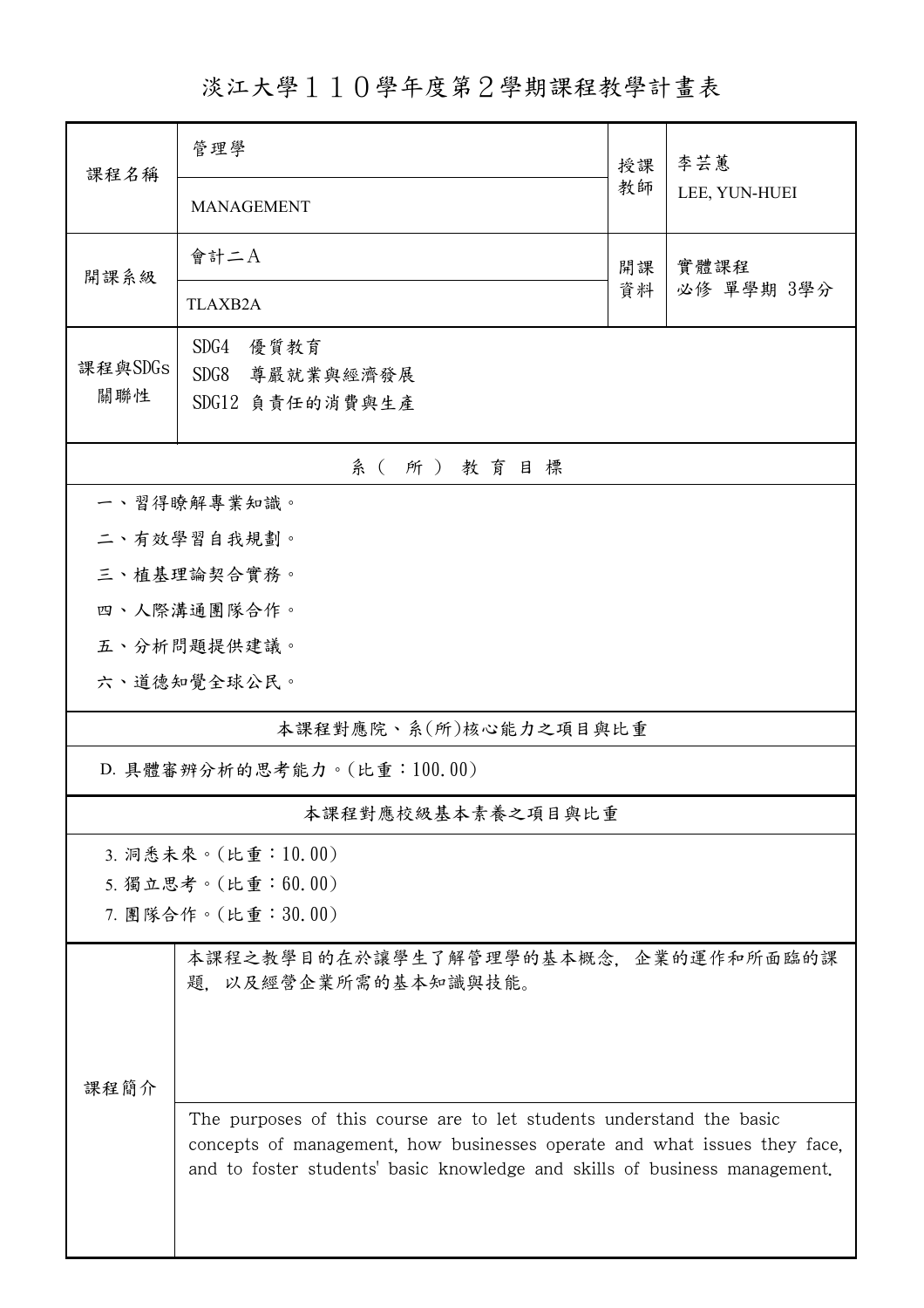## 本課程教學目標與認知、情意、技能目標之對應

將課程教學目標分別對應「認知(Cognitive)」、「情意(Affective)」與「技能(Psychomotor)」 的各目標類型。

一、認知(Cognitive):著重在該科目的事實、概念、程序、後設認知等各類知識之學習。

二、情意(Affective):著重在該科目的興趣、倫理、態度、信念、價值觀等之學習。

三、技能(Psychomotor):著重在該科目的肢體動作或技術操作之學習。

| 序<br>號         | 教學目標(中文)                     |                                                               |            | 教學目標(英文)                                                                                  |                        |  |  |  |  |
|----------------|------------------------------|---------------------------------------------------------------|------------|-------------------------------------------------------------------------------------------|------------------------|--|--|--|--|
| 1              | 學生將能了解管理學的基本概念。              |                                                               |            | Students will be able to understand the basic<br>concepts of management.                  |                        |  |  |  |  |
|                | 學生將能了解企業的運作和所面臨<br>的課題       |                                                               |            | Students will be able to understand how businesses<br>operate and what issues they face.  |                        |  |  |  |  |
| 3              | 學生將能了解經營企業所需的基本<br>知識與技能。    |                                                               |            | Students will be able to understand basic knowledge<br>and skills of Business Management. |                        |  |  |  |  |
|                | 教學目標之目標類型、核心能力、基本素養教學方法與評量方式 |                                                               |            |                                                                                           |                        |  |  |  |  |
| 序號             | 目標類型                         | 院、系 $(\kappa)$<br>核心能力                                        | 校級<br>基本素養 | 教學方法                                                                                      | 評量方式                   |  |  |  |  |
| 1              | 認知                           | D                                                             | 357        | 講述、討論、賞析                                                                                  | 測驗、報告(含口<br>頭、書面)、活動參與 |  |  |  |  |
| 2              | 認知                           | D                                                             | 357        | 講述、討論、賞析                                                                                  | 測驗、報告(含口<br>頭、書面)、活動參與 |  |  |  |  |
| 3              | 認知                           | D                                                             | 357        | 講述、討論、賞析                                                                                  | 測驗、報告(含口<br>頭、書面)、活動參與 |  |  |  |  |
|                | 授課進度表                        |                                                               |            |                                                                                           |                        |  |  |  |  |
| 週<br>次         | 日期起訖                         | 內 容 (Subject/Topics)                                          |            |                                                                                           | 備註                     |  |  |  |  |
|                | $111/02/21$ ~<br>111/02/25   | 課程介紹、課程大綱與評分標準說明、分組                                           |            |                                                                                           |                        |  |  |  |  |
| $\overline{2}$ | $111/02/28$ ~<br>111/03/04   | Ch1 Managers and You in the Workplace; Ch2<br>Decision Making |            |                                                                                           |                        |  |  |  |  |
|                | $111/03/07$ ~<br>111/03/11   | Ch3 Global Management; Ch4 Valuing a Diverse<br>Workforce     |            |                                                                                           | 分組確定                   |  |  |  |  |
| 4              | $111/03/14$ ~<br>111/03/18   | Ch5 Socially-Conscious Management; Ch6 Managing<br>Change     |            |                                                                                           | 第一組                    |  |  |  |  |
| 5              | $111/03/21$ ~<br>111/03/25   | Ch7 Constraints on Managers                                   |            |                                                                                           | 第二組                    |  |  |  |  |
| 6              | $111/03/28$ ~<br>111/04/01   | Ch8 Planning and Goal-Setting                                 |            |                                                                                           | 第三組                    |  |  |  |  |
| 7              | $111/04/04$ ~<br>111/04/08   | 教學觀摩週                                                         |            |                                                                                           |                        |  |  |  |  |
| 8              | $111/04/11$ ~<br>111/04/15   | Ch9 Strategic Planning                                        |            |                                                                                           | 第四組                    |  |  |  |  |
| $\mathbf Q$    | $111/04/18$ ~<br>111/04/22   | 影片賞析                                                          |            |                                                                                           | 平時評量成績(10%)            |  |  |  |  |
|                |                              |                                                               |            |                                                                                           |                        |  |  |  |  |